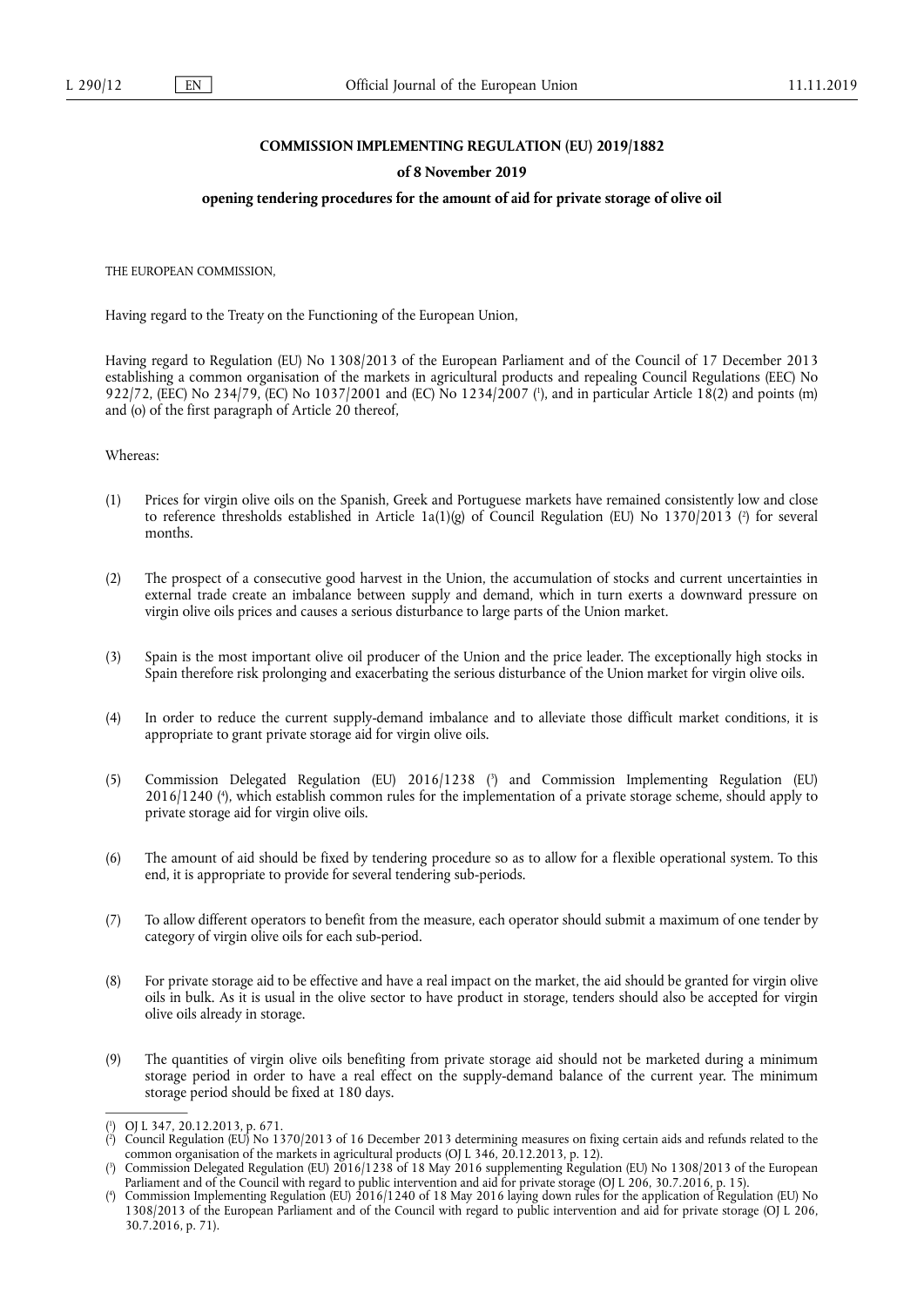- (10) For reasons of administrative efficiency and simplification, the tenders should only be eligible for quantities not lower than 50 tonnes.
- (11) In order to prevent uncontrolled price falls, to react swiftly to the difficult market conditions and to ensure efficient management of this measure, this Regulation should enter into force on the day following that of its publication in the *Official Journal of the European Union*.
- (12) The Committee for the Common Organisation of the Agricultural Markets has not delivered an opinion within the time limit laid down by its chair,

HAS ADOPTED THIS REGULATION:

*Article 1* 

1. A separate tendering procedure shall be opened for private storage aid for each of the following categories of virgin olive oils as defined in point (1) of Part VIII of Annex VII to Regulation (EU) No 1308/2013 in accordance with point (b) of the first paragraph of Article 17 of that Regulation:

- (a) extra virgin olive oil;
- (b) virgin olive oil;
- (c) lampante olive oil.
- 2. Delegated Regulation (EU) 2016/1238 and Implementing Regulation (EU) 2016/1240 shall apply.

#### *Article 2*

- 1. Tenders shall be submitted during the following sub-periods, each one ending at 12.00 (Brussels time):
- (a) from 21 November 2019 until 26 November 2019;
- (b) from 12 December 2019 until 17 December 2019;
- (c) from 22 January 2020 until 27 January 2020;
- (d) from 20 February 2020 until 25 February 2020.

If the last day of a sub-period is a public holiday, the time limit shall be 12.00 (Brussels time) on the previous working day.

2. For each sub-period, operators shall submit no more than one tender for each of the products referred to in Article 1 (1).

3. The minimum quantity per tender shall be 50 tonnes.

4. The amount of the security referred to in Article 40(b) of Implementing Regulation (EU) 2016/1240 shall be EUR 50 per tonne.

- 5. The aid shall be granted for the products referred to in Article 1(1) in bulk.
- 6. Tenders may be submitted for products already in storage.
- 7. Tenders may be submitted only in Greece, Spain, France, Croatia, Italy, Cyprus, Malta, Portugal and Slovenia.

## *Article 3*

Member States shall notify the Commission of all the admissible tenders not later than 12.00 (Brussels time) on the day following the last day of each submission sub-period referred to in Article 2(1).